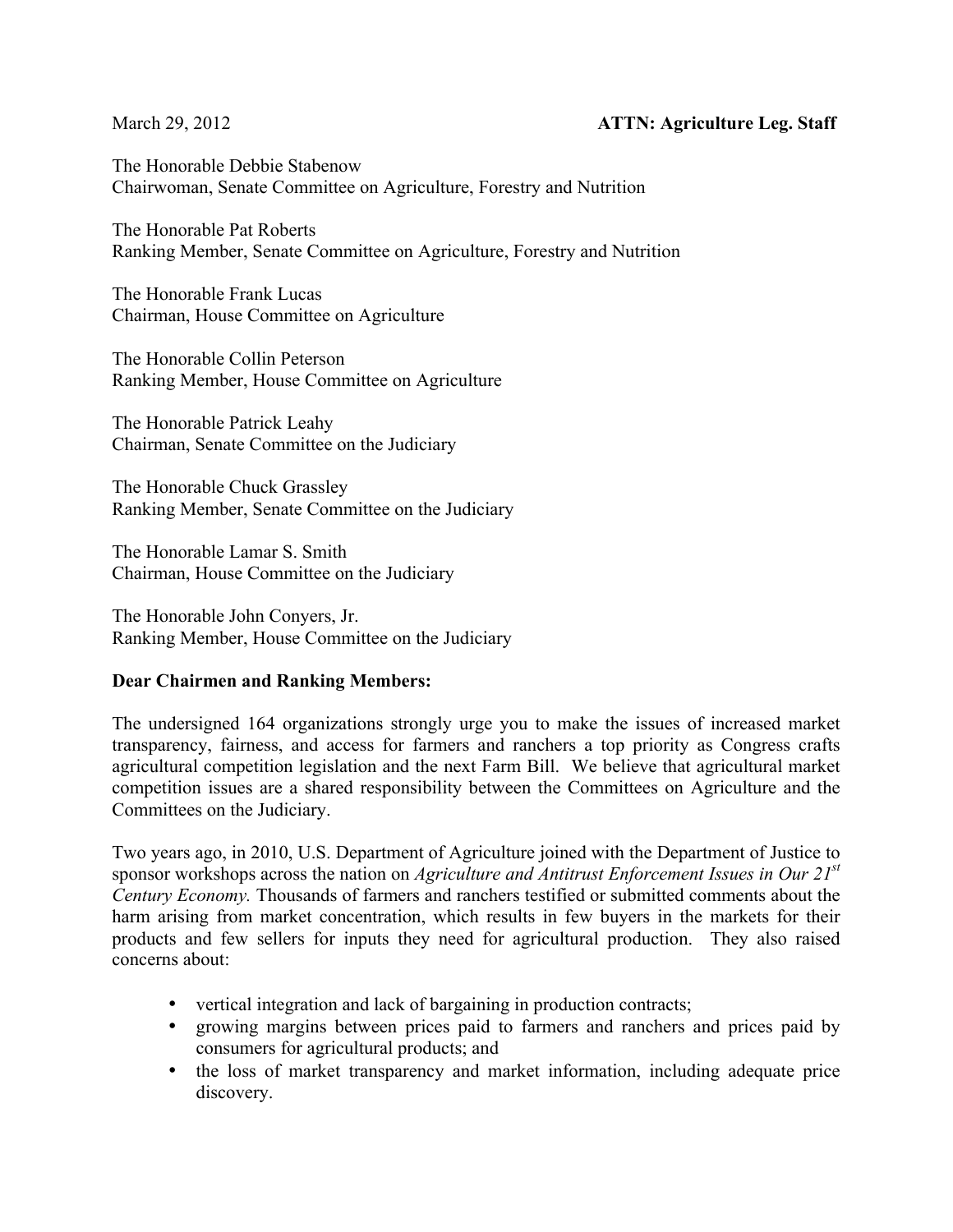Their testimony highlighted an unprecedented level of market consolidation in agriculture that has effectively eliminated free market competition to the detriment of independent family farmers and ranchers, as well as consumers. This market consolidation and the lack of free market competition also harms consumers by giving a small handful of corporations the power to limit consumer choice and, ultimately, to reduce product quality and raise prices.

Fair, accessible, and competitive markets are essential for free enterprise. Congress must ensure that the next Farm Bill renews an emphasis on fairness, real competition, small business viability, and equity in the food and farm system. Currently, inadequate federal legislation and the lack of enforcement of antitrust measures already in place allow a handful of corporations to continue to consolidate market power, manipulate prices, and create anti-competitive market structures.

We urge you to champion a strong, comprehensive and improved Livestock Title in the next Farm Bill by taking the following actions:

# **PROTECT AND IMPROVE GAINS ALREADY MADE, INCLUDING:**

*1. Mandatory Country-of-Origin Labeling (COOL):* Consumers want to know where their food is from and U.S. farmers want consumers to have the ability to buy food produced in the United States. The 2008 Farm Bill included country-of-origin labeling requirements for meat, poultry, fruits, vegetables, and nuts. A World Trade Organization panel has ruled that some of these commonsense labels are not compliant with WTO rules. The panel found that the legitimate interest of U.S. citizens in knowing where their food is produced does not justify providing accurate labels regarding the origin of agricultural products imported into the U.S. Congress should stand up for these popular country-of-origin labels and should extend them to cover dairy products.

*2. Stronger Packer & Stockyard Act Safeguards:* The 2008 Farm Bill directed the USDA to implement regulations to clarify and strengthen the protections provided to farmers and ranchers by the Packers & Stockyards Act. In the next Farm Bill, Congress should specifically direct USDA to define and clarify unfair actions and undue preferences that violate the Packers & Stockyards Act. USDA has failed to provide clarity to these terms since enactment of the Act in 1921.

*3. Livestock Mandatory Price Reporting:* The 2008 Farm Bill directed USDA to improve market transparency by enhancing the present system of electronic Livestock Mandatory Price Reporting. In the next Farm Bill, Congress should continue to improve the real-time reporting of livestock price information, including the capture of additional price information on livestock procured through methods that currently evade or distort actual market value of the livestock.

## **CO-SPONSOR AND SUPPORT ADDITIONAL MEASURES TO ENSURE FAIR AND COMPETITIVE MARKETS FOR FARMERS AND RANCHERS**

### **LIMITS ON PACKER CONTROL/MANIPULATION OF LIVESTOCK MARKETS**

*1. Livestock Marketing Reform Act:* This legislation will bring secret, long-term contracts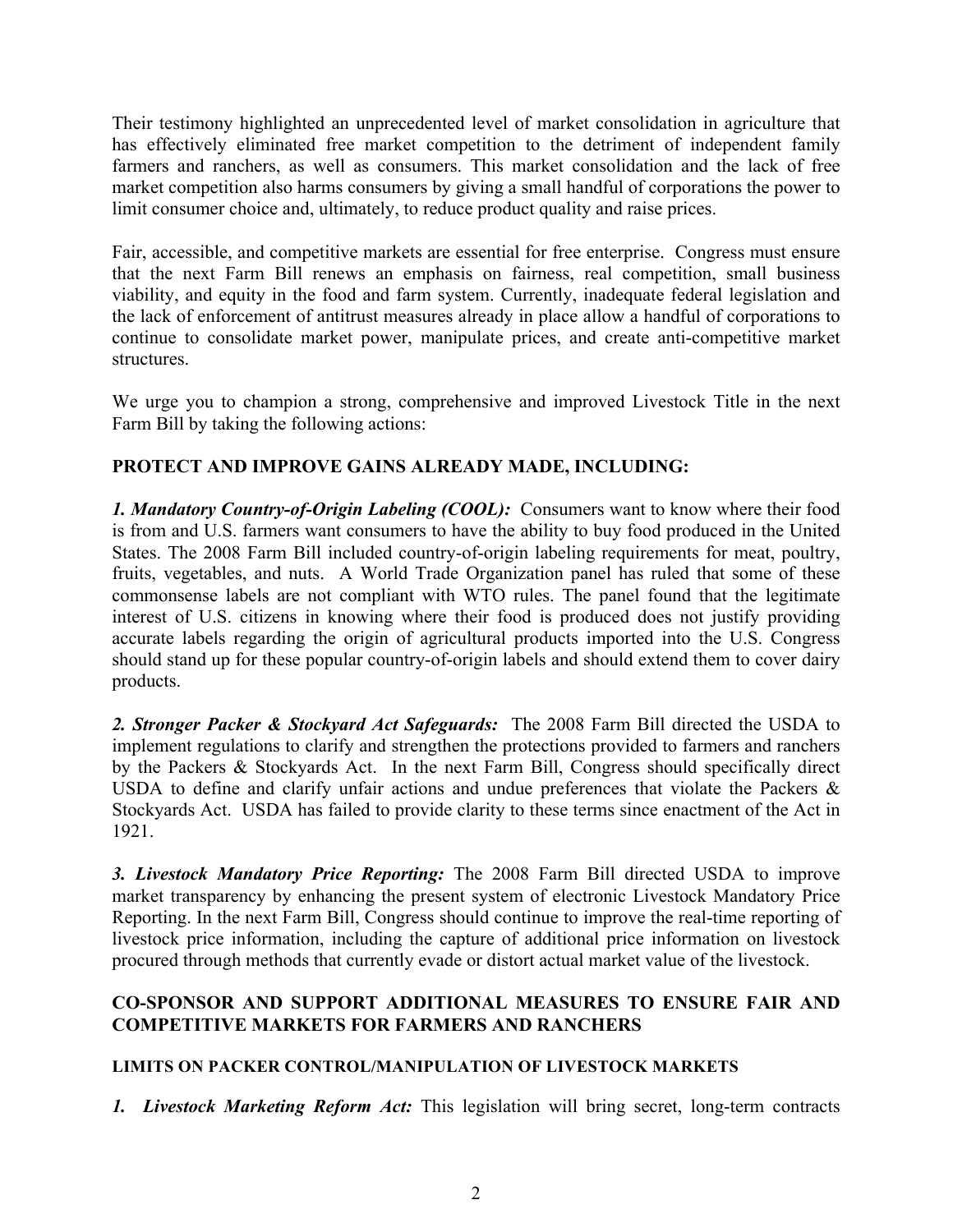between packers and producers into the open and create a market for these contracts. The Act will restore competition by making packers (and livestock producers) buy and sell their marketing contracts on open, public markets to which all buyers and sellers have access. Currently, formula contracts and marketing agreements are negotiated in secret, where packers have all the information and power. These formula contracts and agreements depress prices and shut small and independent producers out of markets.

*2. Prohibition on Packer-Owned Livestock*: Mega-meatpackers such as Tyson, Cargill, and Smithfield Foods use packer-owned livestock as a major tool for exerting unfair market power over farmers and ranchers. This practice fosters industrial livestock production and freezes independent farmers out of the markets. Packer ownership of livestock has been proven to artificially lower farmgate prices to farmers and ranchers while consumer food prices continue to rise. By prohibiting direct ownership of livestock by major meatpackers, a ban on packer ownership addresses a significant percentage of the problem of captive supply which packers use to manipulate markets, and would help increase market access for America's independent producers who currently experience great restrictions in market access due in part to packer ownership of livestock.

#### **INCREASED FAIRNESS IN AGRICULTURAL PRODUCTION CONTRACTS AND ACCESS TO MARKETS**

*3. Fairness Standards for Agricultural Contracts:* In order to address the worst abuses contained in processor-drafted contracts, legislation that provides a set of minimum standards for contract fairness is urgently needed. Such standards should include at a minimum the following:

(a) a prohibition of mandatory contract clauses that force growers to limit their access to the courts and trial by jury or other legal rights;

(b) clear disclosure of producer risks;

(c) recapture of capital investment so that contracts requiring significant capital investment by the producer, including both an initial investment and any subsequent investments, cannot be capriciously canceled without compensation; and

(d) a ban on unfair or deceptive trade practices, including "tournaments" or "ranking systems," in which growers' pay is determined by the unequal quality of inputs provided by the integrator or packer and growers' have no certainty about payment until after they have completed their part of the grower contract.

*4*. *Closing Poultry Loopholes in the Packers & Stockyards Act:* Provide USDA with authority under the PSA to bring enforcement actions against poultry dealers. Currently, the authority for poultry Packers & Stockyards Act cases is split between USDA and the Department of Justice, which has proven to be an inefficient and ineffective approach to enforcement. All poultry producers should have the same basic enforcement protection that is offered to livestock producers when packers and livestock dealers violate the Act.

*5. Bargaining Rights for Contract Farmers:* Loopholes should be closed in the Agricultural Fair Practices Act of 1967 and processors should be required to bargain in good faith with producer organizations. This Act was intended to ensure that livestock and poultry producers could join associations and market their products collectively without fear of retribution by processors. The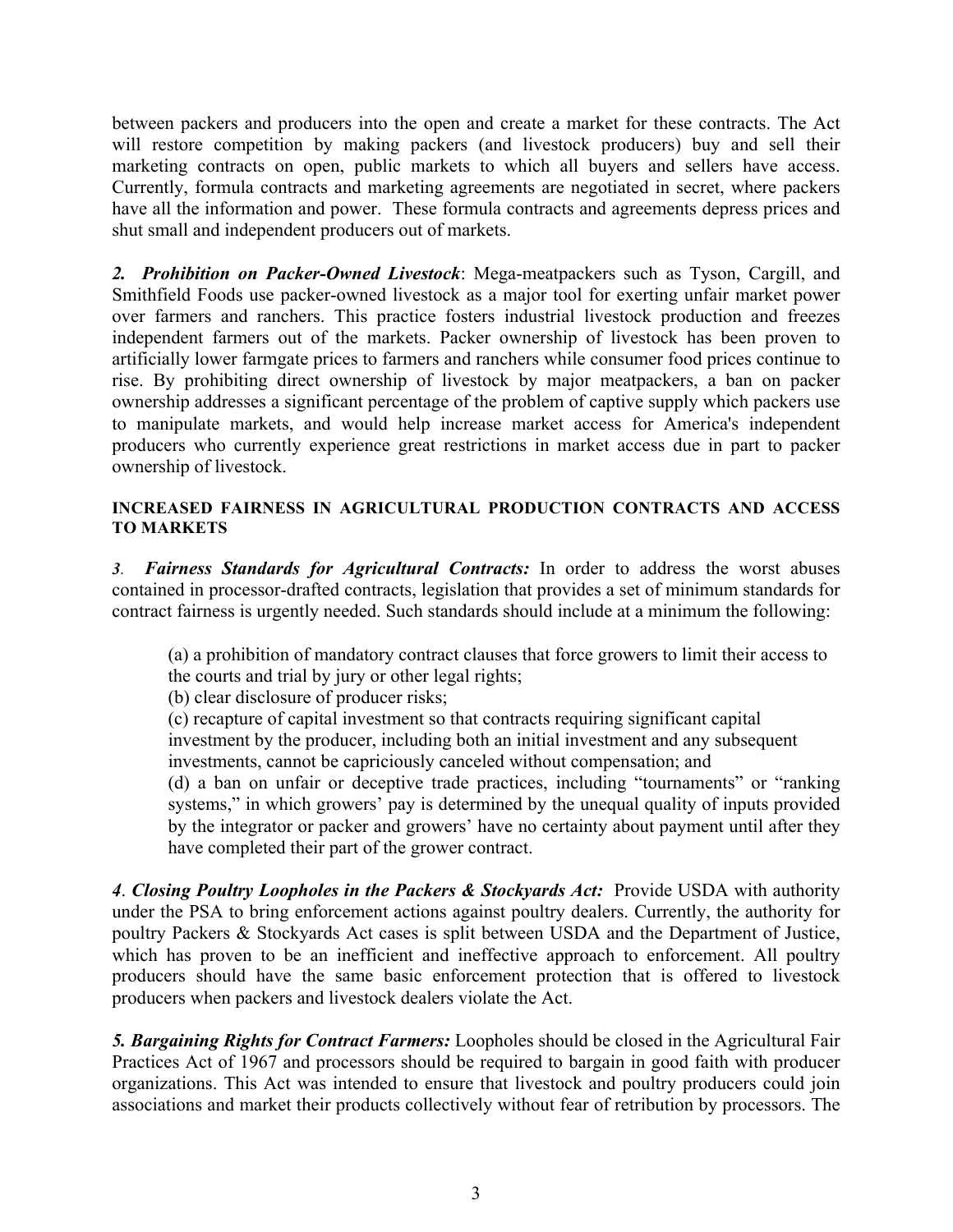Act should include additional measures to promote bargaining rights and prevent processor retaliation.

*6. Access to Affordable Seeds and Restrictions on the Use of Patents to Hinder Competition in the Seed Sector:*Address practices in the seed industry that reduce competition and raise prices for farmers, including restrictive utility patents, cross-licensing agreements, limited access to germplasm and generic seeds, and the use of patents to undermine competition and stifle scientific innovation in the seed industry.

#### **EFFECTIVE AND COORDINATED ANTITRUST ENFORCEMENT AND POLICY DEVELOPMENT**

*7. Establish a Special Agricultural Competition Counsel to coordinate and enforce antitrust action and policy in the agriculture, farm, and food sectors:* Authorize this Special Competition Counsel to coordinate the patchwork of federal authorities governing anticompetitive, deceptive and manipulative practices across the spectrum of farm and food sectors. The Special Competition Counsel should address the broad landscape of competition issues including inputs, retail and grocery stores, manufactured food, livestock and poultry, contracts, and manipulation of spot and futures prices in commodity markets, as well as coordinate actions among the Department of Justice, Federal Trade Commission, Commodity Futures Trading Commission and USDA.

#### **ADEQUATE MARKET INFORMATION AND TRANSPARENCY FOR PRODUCERS AND CONSUMERS**

*8. Require USDA to submit a publicly available, user friendly Annual Report to Congress with the concentration ratio - relative to 100 percent - of the top four firms in specific food industry sectors (the CR4)*: USDA has the resources to keep farmers, ranchers and the public informed about the degree of concentration in our nation's agricultural markets. At a minimum, the Annual Report should include the CR4 for beef packers, beef feedlots, pork packers, pork producers, broiler processors, turkey processors, dairy processors in the U.S. and Canada, animal feed plants, flour milling, soybean crushing, ethanol production, seed marketing firms, and global phosphate, nitrogen, potash and feed phosphate fertilizer companies.

In conclusion, farmers, ranchers, and consumers across the country are asking for legislative reforms to ensure fair markets and a competitive share for family farmers and ranchers of the more than \$1.2 trillion dollars that U.S. consumers spend for food annually. Market reforms remain a key ingredient for rural revitalization and meaningful consumer choice. The reforms summarized above are key to achieving the goals of promoting an economically healthy and diverse agricultural production sector and providing consumers with healthy, affordable food.

Thank you,

Alabama Contract Poultry Growers Association Alternative Energy Resources Organization (AERO) (MT) American Agriculture Movement American Corn Growers Association

American Federation of Government Employees (AFL-CIO), Local 3354, USDA-St. Louis American Grassfed Association American Raw Milk Producers Pricing Association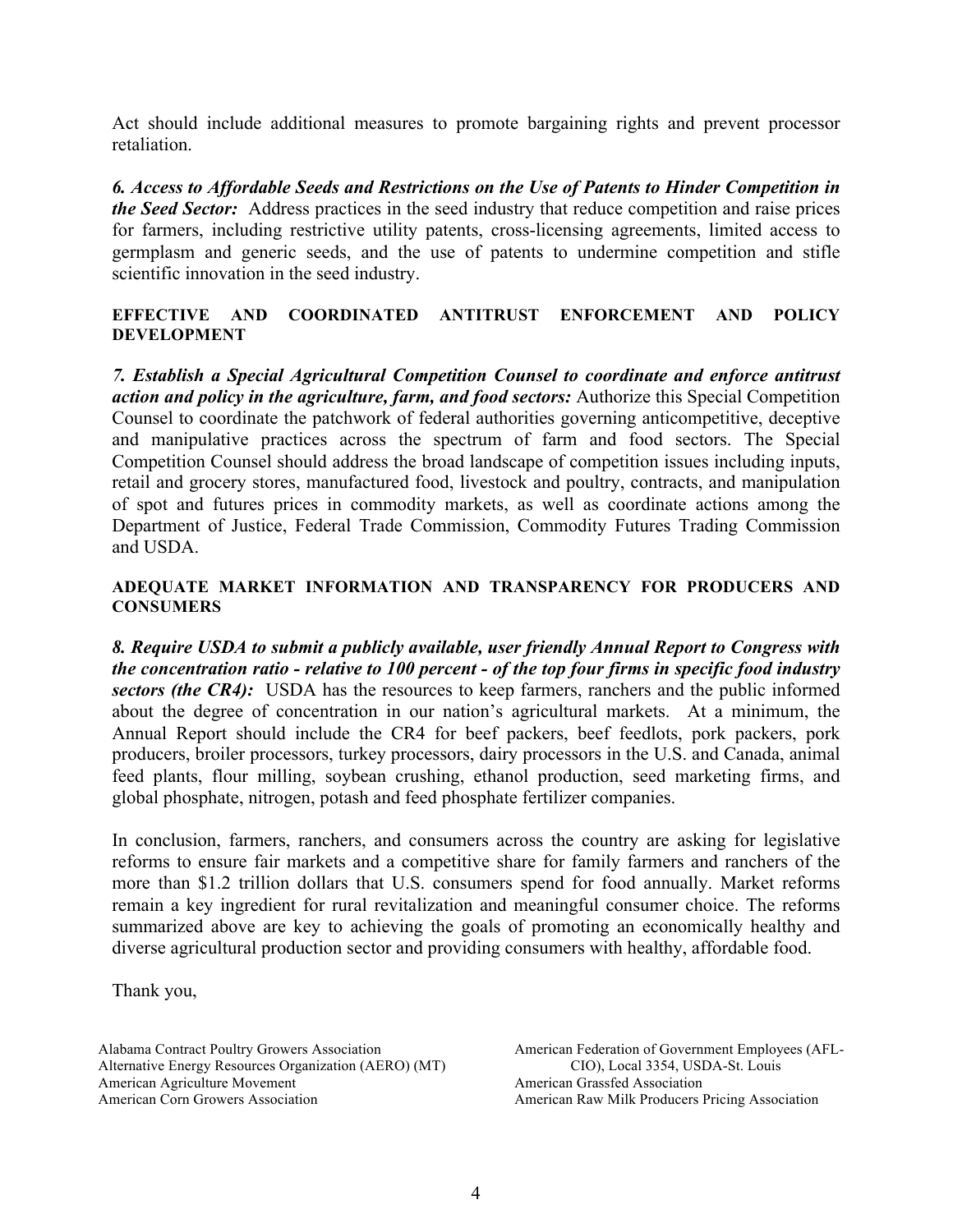Ashtabula, Geauga, Lake County (OH) Farmers' Union Berks (PA) Gas Truth Brooklyn Food Coalition (NY) Buckeye Quality Beef Association (OH) Buy Fresh Buy Local, Greater Lehigh Valley (PA) California Dairy Campaign California Farmers Union Campaign for Contract Agriculture Reform Campaign for Family Farms and the Environment Carolina Farm Stewardship Association (NC) Catholic Charities of Central and Northern Missouri Cattle Producers of Louisiana Cattle Producers of Washington Center for Food Safety Center for Media and Democracy's Food Rights Network Center for Rural Affairs Central Co-op (WA) Church Women United of New York State Citizens for Private Property Rights (MO) Citizens for Sanity.Com, Inc. (FL) CJD Foundation Colorado Independent CattleGrowers Association Community Alliance for Global Justice (WA) Community Farm Alliance (KY) Community Food Security Coalition Contract Poultry Growers Association of the Virginias Crawford Stewardship Project (WI) Dakota Resource Council Dakota Rural Action of SD Delmar (NY) Farmers Market Delta Land & Community (AR) East End Food Co-op (PA) East Meets West Garden (OH) Eastern Pennsylvania Permaculture Guild Ecological Farming Association (CA) Endangered Habitats League (CA) Environmental Health Watch (OH) Fair Food Matters (OH) Family Farm Defenders Farm Aid Farm and Ranch Freedom Alliance Farmworker Association of Florida Federation of Southern Cooperatives First English Lutheran Church (Columbus, OH) Food & Water Watch Food Chain Workers Alliance Food Democracy Now! Food First Food for Maine's Future Food Systems Integrity Freedom 21, Inc. GardenShare (NY) Grassroots International Hmong National Development, Inc. Hunger Action Los Angeles Hunger Action Network of New York State Idaho Rural Council Illinois Stewardship Alliance Independent Beef Association of North Dakota (I-BAND) Independent Cattlemen of Nebraska Independent Cattlemen of Wyoming Institute for Agriculture and Trade Policy Institute for Responsible Technology International Texas Longhorn Association Iowa Citizens for Community Improvement Iowa Farmers Union Izaak Walton League Jefferson City (MO) Diocese Catholic Rural Life Johns Hopkins Center for a Livable Future (MD) Kansas Cattlemen's Association Kansas Rural Center Kellyn Foundation (PA) Land Stewardship Project (MN) Local Matters (OH) Maryknoll Office for Global Concerns Michael Fields Agricultural Institute (WI) Michigan Environmental Council Michigan Farmers Union Michigan Land Trustees Midwest Environmental Advocates (WI) Minnesota Farmers Union Mississippi Assoc. of Cooperatives Mississippi Livestock Markets Association Missouri Farmers Union Missouri Rural Crisis Center Missouri's Best Beef Cooperative Mvskoke Food Sovereignty Initiative (OK) National Association of Farm Animal Welfare National Catholic Rural Life Conference National Family Farm Coalition National Farmers Organization National Farmers Union National Hmong American Farmers, Inc. National Latino Farmers & Ranchers Trade Association National Organic Coalition National Sustainable Agriculture Coalition National Young Farmers Coalition Nature Abounds (PA) Nebraska Farmers Union Nebraska Sustainable Agriculture Society Nebraska Wildlife Federation Nebraska Women Involved in Farm Economics (NE WIFE) New Agrarian Center (OH) New Mexico Interfaith Power and Light North Carolina Association of Black Lawyers Land Loss Prevention Project Non-GMO Project Northeast Organic Dairy Producers Alliance Northeast Organic Farming Assoc. - MA Northeast Organic Farming Association, Interstate Council Northern Plains Resource Council (MT) Northwest Atlantic Marine Alliance (MA) Oglala Sioux Livestock and Land Owners Association (SD) Ohio Conference on Fair Trade Ohio Ecological Food and Farm Association Ohio Environmental Council Ohio Environmental Stewardship Alliance Oklahoma Black Historical Research Project